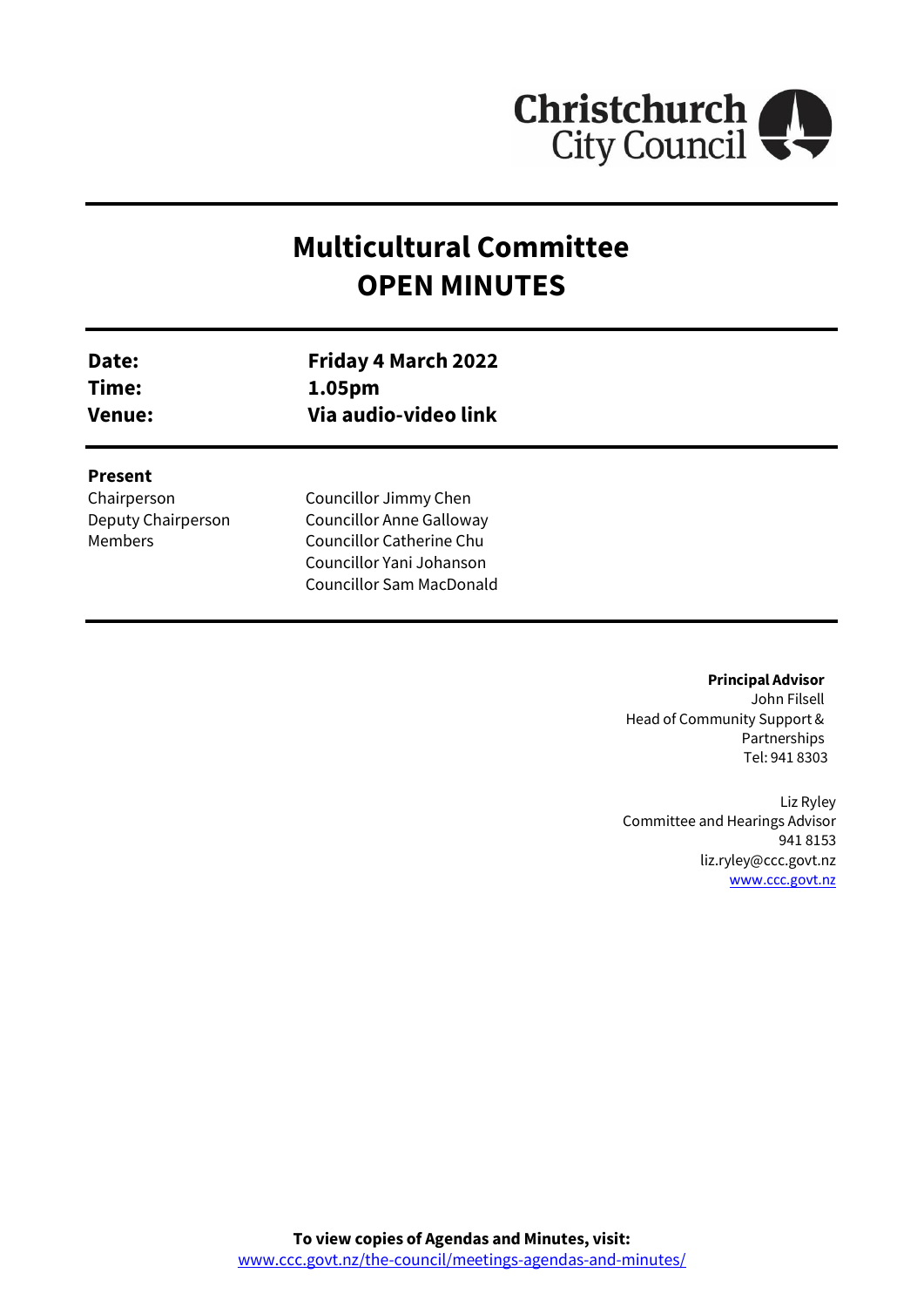

### **Part A Matters Requiring a Council Decision**

### **Part B Reports for Information**

### **Part C Decisions Under Delegation**

The agenda was dealt with in the following order.

### **1. Apologies Ngā Whakapāha**

No apologies were recorded as all members were present.

Councillor Galloway left the meeting at 1.30pm, returned at 1.40pm, left at 1.48pm and returned at 1.50pm.

### **2. Declarations of Interest Ngā Whakapuaki Aronga**

#### **Part B**

There were no declarations of interest recorded.

### **Minute's Silence**

The meeting stood for a minute's silence to acknowledge and support the people of Ukraine.

### **3. Confirmation of Previous Minutes Te Whakaāe o te hui o mua**

### **Part C**

### **Committee Resolved MCSC/2022/00001**

That the minutes of the Multicultural Committee meeting held on Wednesday, 3 November 2021 be confirmed.

Councillor Galloway/Councillor MacDonald **Carried**

### **4. Public Forum Te Huinga Tūmatanui**

#### **Part B**

### **4.1 Halswell Residents' Association**

David Hawke addressed the meeting on behalf of the Halswell Residents' Association (HRA) regarding the Mataī heritage project. The HRA has been in communication with Environment Canterbury Councillor Craig Pauling and with Rūnanga about the trees.

The HRA was working on a proposal whereby various ethnic communities could use the wood to make items of woodwork, for display perhaps at Te Hāpua or other venue. The views of the Committee were sought on the proposal.

The HRA will send an email of the detail to Committee members, for their feedback and responses.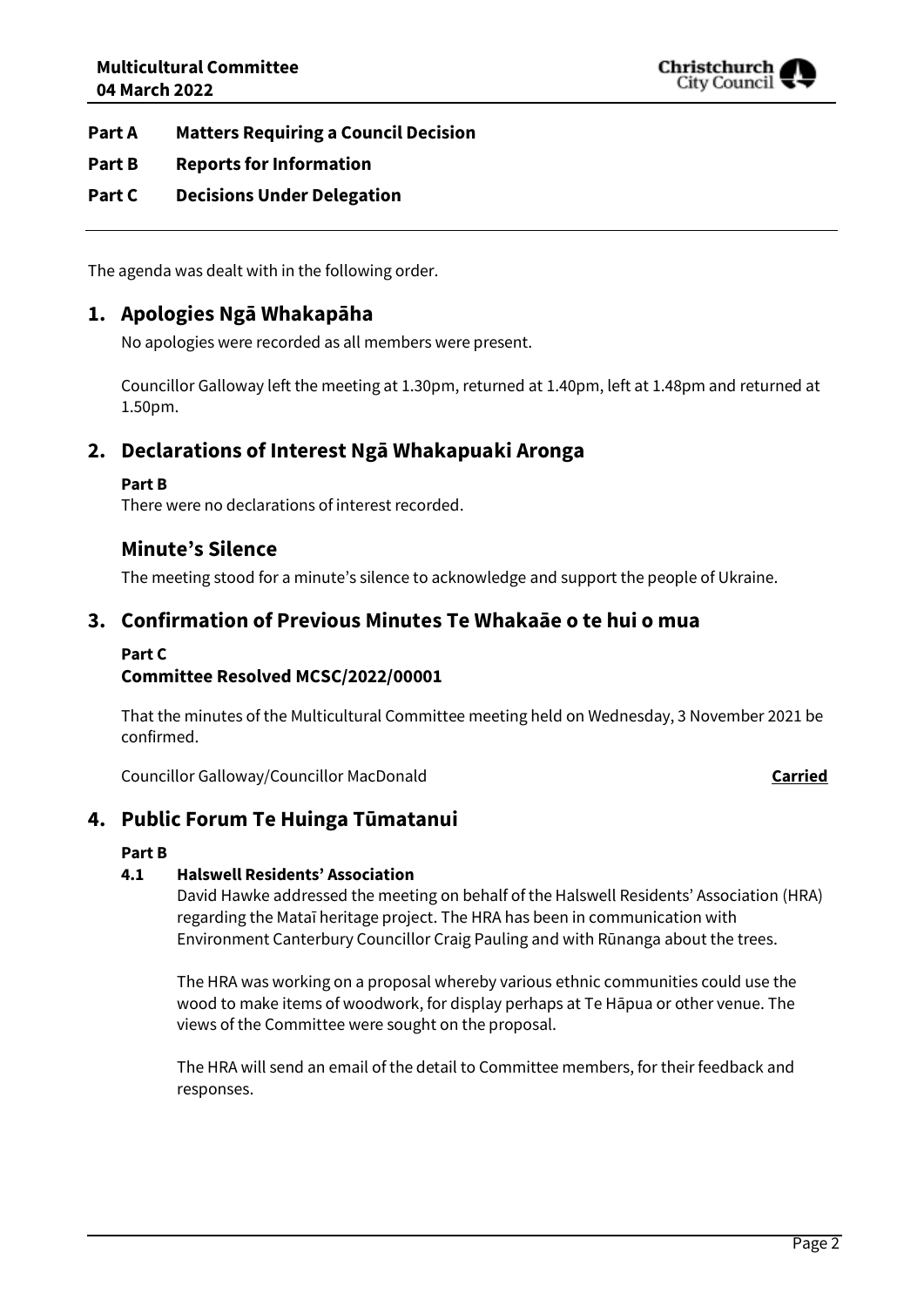

#### **Committee Resolved MCSC/2022/00002**

#### **Part B**

That the Multicultural Committee:

1. Thanks David Hawke, Halswell Residents' Association for their presentation.

Councillor Galloway/Councillor Chen **Carried**

#### **4.2 Multicultural Council**

Dr Surinder Tandon on behalf of the Multicultural Council noted their sympathy for the people of Ukraine. He talked about COVID-19 prevention measures and advised the Multicultural Council was opposed to the protesting that was occurring, and applauded the good work by the Police. The Multicultural Council is involved in discussion with the Ministry of Social Development and Department of Internal Affairs about social cohesion and contact harm.

John Filsell advised that Claire Appleby-Phillips was having similar discussions. Further information about this will be requested from staff to be provided to the Committee.

The importance of messages about peace and bringing people together was noted.

#### **Committee Resolved MCSC/2022/00003**

#### **Part B**

That the Multicultural Committee:

1. Thanks Dr Tandon for the Multicultural Council update.

Councillor Chen/Councillor Galloway **Carried**

### **5. Deputations by Appointment Ngā Huinga Whakaritenga**

#### **Part B**

There were no deputations by appointment.

## **6. Updates from Mandated Groups Ngā Kōrero nā Ngā Rōpū-tuku-mana**

### **Part B**

There were no updates on this occasion from mandated groups.

### **7. Treaty Relationships Team Update Report**

#### **Committee Comment**

- 1. A presentation was given by Shayne Te Aika, Christchurch City Council Principal Advisor, and Jay Hepi, Senior Advisor, Treaty Relationships. See Minutes Attachment.
- 2. The presentation covered the role and function, and the key relationships of the Treaty, Ngāi Tahu and its regional Rūnanga.
- 3. Shayne advised that the Treaty Relationships team was always happy to engage and promote cultural understanding, including of other cultures.

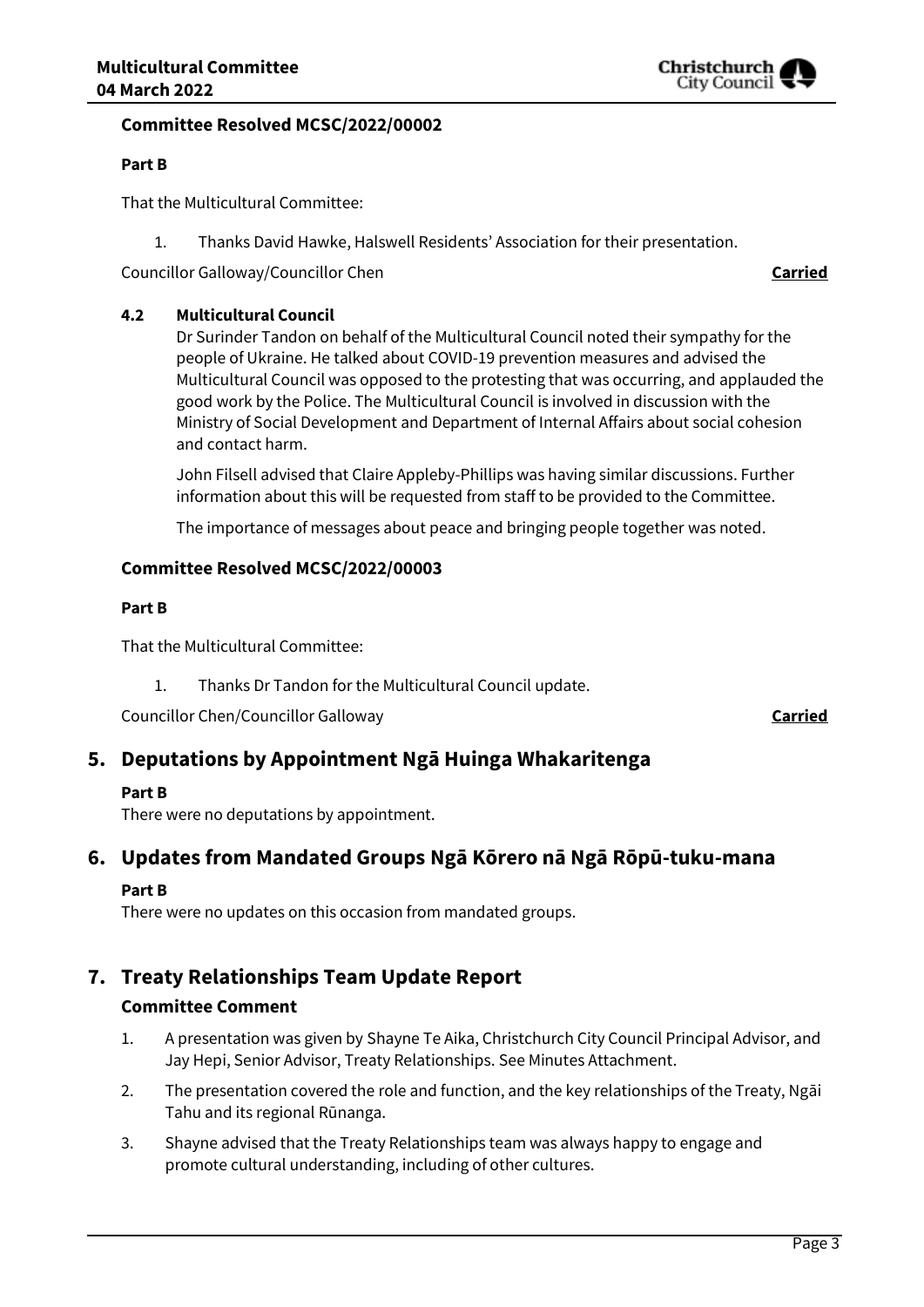

### **Committee Resolved MCSC/2022/00004**

### **Part B**

That the Multicultural Committee:

- 1. Receive the information in the Treaty Relationships Update Report.
- 2. Give thanks to Shayne Te Aika for his comprehensive report regarding the Treaty Relationship team role and function, and the key relationships of the Treaty, Ngāi Tahu and its regional rūnanga etc.
- 3. Acknowledge Shayne Te Aika for his greater contribution to the Council as Principal Advisor Treaty Relationships over the last several years.

Councillor Chen/Councillor Galloway **Carried Attachments**

A Treaty Relationship Presentation **[⇨](../../../RedirectToInvalidFileName.aspx?FileName=MCSC_20220304_MAT_7531.PDF#PAGE=3)** 

### **8. Improving Diversity and Representation in our Research**

### **Committee Comment**

- 1. Christchurch City Council Monitoring and Research team, Aimee Martin and Kath Jamieson, presented to the meeting on its Primary Research Programme. See Minutes Attachment. The Programme covered:
	- 1.1 Residents' Survey Programme;
	- 1.2 Life in Christchurch Programme; and
	- 1.3 Big Cities Quality of Life Survey.
- 2. Discussion was held following the presentation. The under-representation of the Asian community was noted with a suggestion given that the team should connect with the Multicultural Advisory Group, and the City Council's Youth Advisory Committee, to make the presentation to them.
- 3. This information is needed for the Council's Annual and Long Term Plans. Some geographic areas are not engaging. In response to an enquiry about what the lowest level of data was that could be collected in a neighbourhood, Kath advised that good data was available to suburb level and when results were combined. It is useful to consider how that information is provided to the Councillors. There are 16,000 on the Life of Christchurch people's panel. Ethnic community leaders as part of the people's panel was suggested. It was noted there was a full suite of age/gender/ethnicity/contact detail for Annual Plans to try and achieve a full reflection of the community.
- 4. A suggestion was made about engaging with multi ethnic media for translation purposes.

### **Committee Resolved MCSC/2022/00005**

### **Part C**

That the Multicultural Committee:

1. Receives the information in this report.